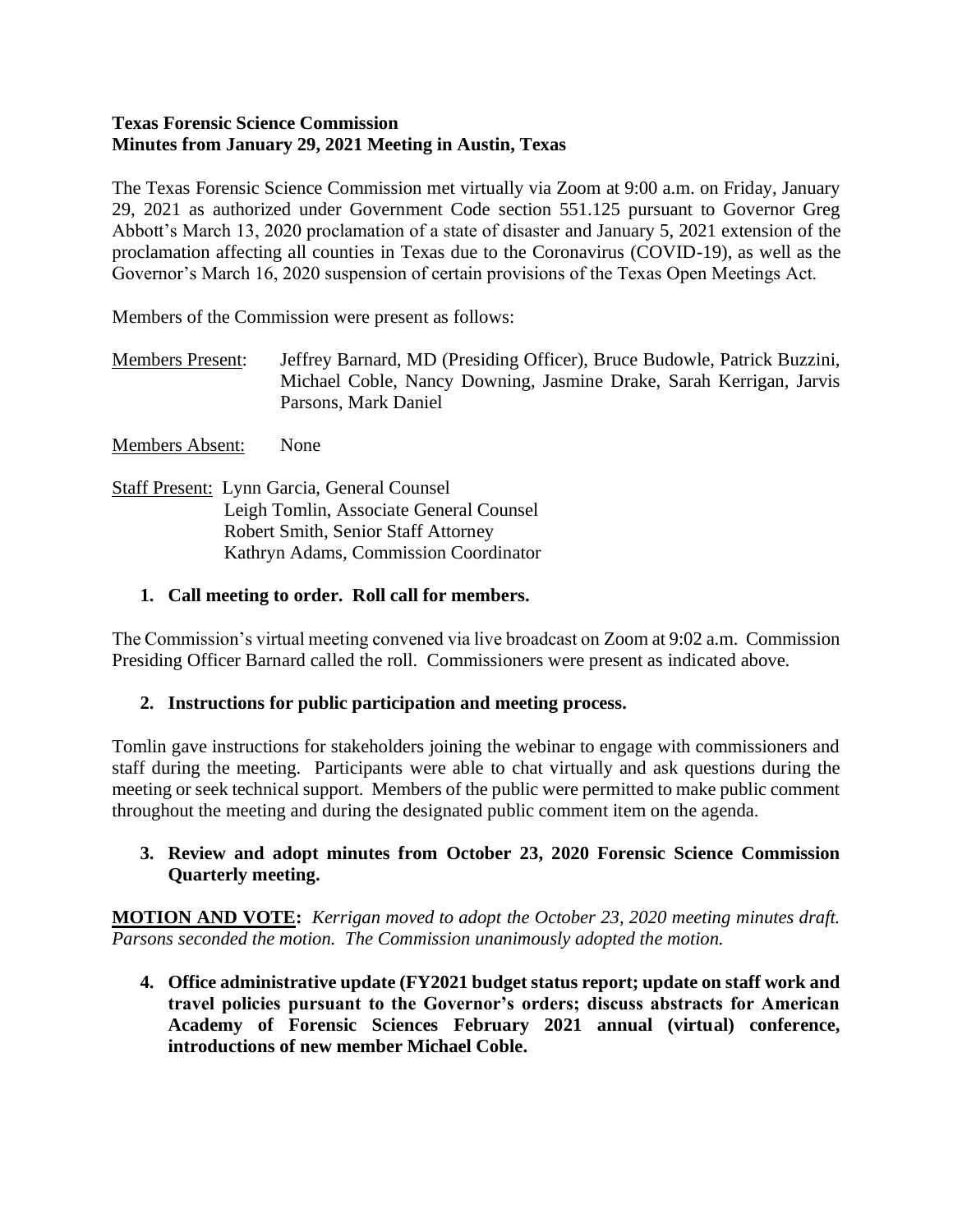Garcia introduced new commission member Dr. Michael Coble. Garcia reported on the Commission's budget status for FY2021and budget reductions as requested by the Governor, Lieutenant Governor and Speaker of the House.

Garcia described abstracts being presented by staff at the American Academy of Forensic Sciences Annual Conference February 13-19 either as workshops or section presentations. Executive Director of the Office of Court Administration, David Slayton, will present on Texas' approach to addressing challenges faced by the court system during the COVID-19 pandemic, including special considerations regarding remote expert testimony and efforts to keep testifying experts safe. Tomlin will present on Texas' oversight approach with respect to individual forensic analysts and disciplinary action taken pursuant Commission investigations. Garcia will present an abstract on Texas' approach to implementation of OSAC Registry standards and at the plenary session of the meeting, titled *One Academy – Pursuing Justice Through Truth of Evidence*. At the plenary session, Garcia will describe how Texas uses two core values—transparency and collaboration to assist the Texas criminal justice system in achieving justice through accreditation, investigations and licensing. The session will feature exoneree Richard Miles, who's conviction was overturned by the Texas Court of Criminal Appeals in 2012 in part due to the unreliable eyewitness testimony and gunshot residue analysis used to convict him. Kerrigan described a workshop on the subject of hemp/marihuana differentiation including a presentation on the interlaboratory validation effort facilitated by the Commission with assistance from Sam Houston State University in collaboration with HFSC, HCIFS and Texas DPS.

**5. Elect new member to Complaint Screening Committee to fill vacant seat; discuss and consider pending complaints and laboratory self-disclosures as well as new complaints and self-disclosures received through January 8, 2021.** 

**MOTION AND VOTE:** *Daniel moved to elect Commissioner Coble to the Complaint Screening Committee. Budowle seconded the motion. The Commission unanimously adopted the motion.*

Disclosures Pending from October 23, 2020

1. No. 20.44; NMS Labs Horsham, PA (Forensic Biology/DNA)

A self-disclosure by NMS Labs Horsham, PA reporting an incident in the laboratory's forensic biology section where incorrect allele frequencies were used to calculate and report statistical values in casework.

This self-disclosure was tabled both at the Commissions' July 24, 2020 and October 23, 2020 quarterly meetings pending the outcome of NMS' internal investigation. Commissioners received the final investigative report from NMS and felt the laboratory's root cause analysis and corrective actions were sufficient.

Commissioners noted that NMS will remove DNA analysis from its accreditation scope effective February 12, 2021. This decision was based on overall business considerations and was not a result of the nonconformity related to this agenda item.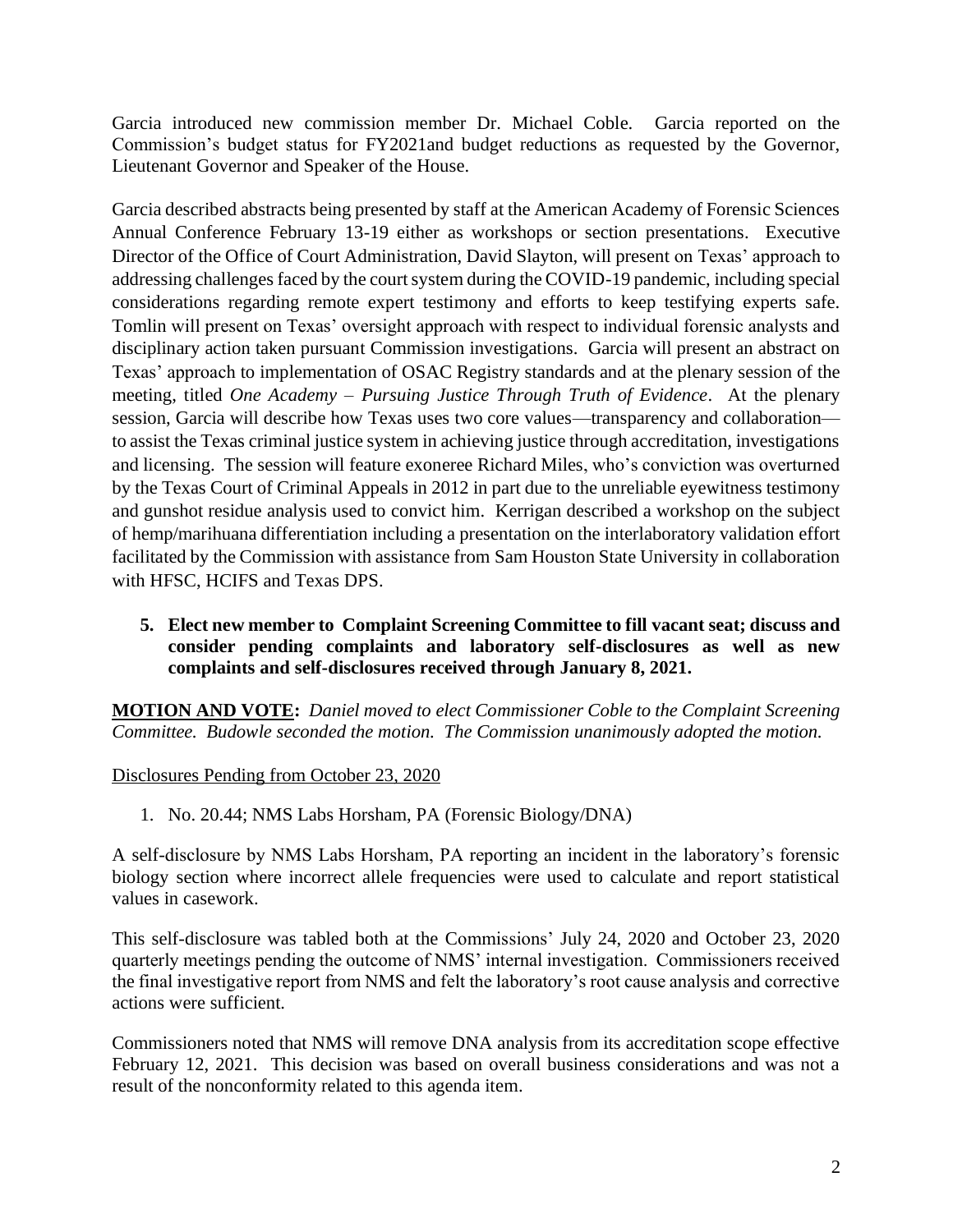**MOTION AND VOTE:** *Daniel moved to take no further action on the self-disclosure given the root cause analysis and corrective actions by the laboratory. Drake seconded the motion. The Commission unanimously adopted the motion.* 

Disclosures Received as of January 8, 2021

2. No. 20.56; Department of Public Safety Amarillo (Seized Drugs)

A self-disclosure by the Department of Public Safety ("DPS") (Amarillo) reporting an incident in the laboratory's seized drug section where an analyst lost a small evidentiary item containing methamphetamine.

**MOTION AND VOTE:** *Daniel moved to take no further action on the self-disclosure given the root cause analysis and corrective actions by the laboratory. Parsons seconded the motion. The Commission unanimously adopted the motion.*

3. No. 20.57; Department of Public Safety Austin (Firearms/Toolmarks)

A self-disclosure by DPS (Austin) reporting an incident in the laboratory's firearm section where an analyst incorrectly interpreted a digit during a serial number restoration proficiency test.

**MOTION AND VOTE:** *Daniel moved to take no further action on the self-disclosure given the root cause analysis and corrective actions by the laboratory. Parsons seconded the motion. The Commission unanimously adopted the motion.*

4. No. 20.58; Bexar County Criminal Investigation Laboratory (Forensic Biology/DNA)

A self-disclosure by the Bexar County Criminal Investigation Laboratory reporting an incident in the laboratory's Forensic Biology/DNA section where a reagent was used beyond the manufacturer's assigned expiration date.

**MOTION AND VOTE:** *Daniel moved to take no further action on the self-disclosure given the root cause analysis and corrective actions by the laboratory. Budowle seconded the motion. The Commission unanimously adopted the motion.*

5. No. 20.59; Department of Public Safety El Paso (Forensic Biology/DNA)

A self-disclosure by DPS (El Paso) reporting an incident in the laboratory's Forensic Biology/DNA section where an analyst mistakenly inserted cartridge racks onto the deck of a robotic workstation before loading the necessary reagent cartridges into the cartridge rack causing the samples from four cases to spill onto the deck of the robotic workstation.

**MOTION AND VOTE:** *Daniel moved to take no further action on the self-disclosure given the root cause analysis and corrective actions by the laboratory. Kerrigan seconded the motion. The Commission unanimously adopted the motion.*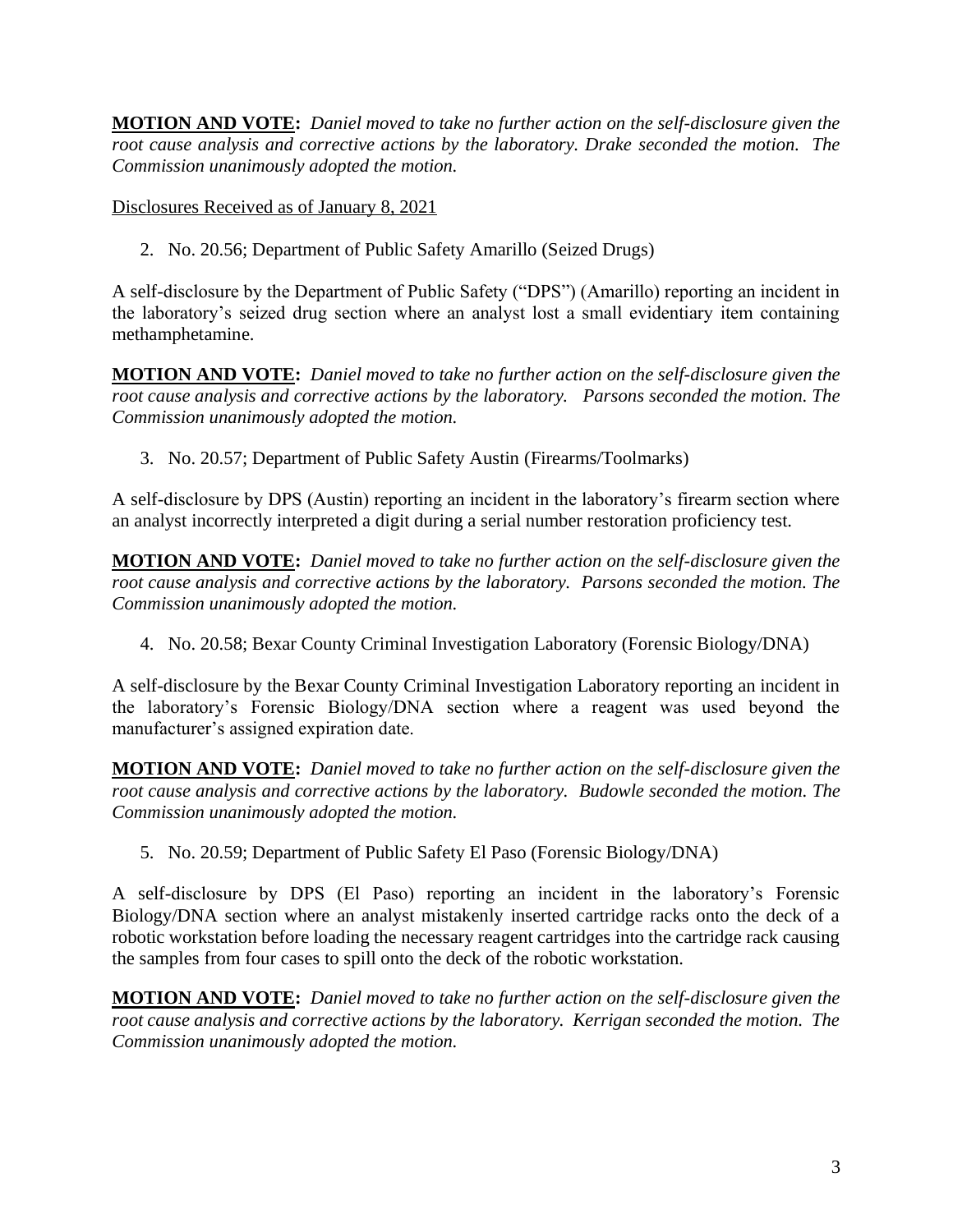6. No. 20.61; Tarrant County Medical Examiner's Office Crime Laboratory (Forensic Biology/DNA)

A self-disclosure by the Tarrant County Medical Examiner's Office Crime Laboratory reporting an incident in its Forensic Biology/DNA section where the laboratory's long-term storage freezer experienced above freezing temperatures for less than a 24-hour period.

**MOTION AND VOTE:** *Daniel moved to take no further action on the self-disclosure given the root cause analysis and corrective actions by the laboratory. Kerrigan seconded the motion. The Commission unanimously adopted the motion.*

7. No. 20.65; Department of Public Safety Austin (Forensic Biology/DNA)

A self-disclosure by DPS (Austin) reporting an incident in the laboratory's Forensic Biology/DNA section where a sexual assault kit submitted by one agency was inadvertently released to a different agency before any forensic analysis was performed.

**MOTION AND VOTE:** *Daniel moved to take no further action on the self-disclosure given the root cause analysis and corrective actions by the laboratory. Kerrigan seconded the motion. The Commission unanimously adopted the motion.*

\*Commissioners Parsons recused from discussion and vote on this item because it involved a law enforcement agency within his office's jurisdiction.

8. No. 20.68; Department of Public Safety Crime Laboratory System (Blood Alcohol)

A self-disclosure by the DPS (System) reporting an incident where the laboratory system discovered that an evidentiary item, a clear plastic bag containing blood tubes for blood alcohol analysis, went missing and cannot be located.

**MOTION AND VOTE:** *Daniel moved to take no further action on the self-disclosure given the root cause analysis and corrective actions by the laboratory. Drake seconded the motion. The Commission unanimously adopted the motion.*

9. No. 20.69; Department of Public Safety Abilene (Seized Drugs)

A self-disclosure by DPS (Abilene) reporting an incident in the laboratory's seized drugs section where an analyst inadvertently scanned in a seized drugs case submitted for testing as "authorized for destruction," and the laboratory subsequently destroyed the evidence.

**MOTION AND VOTE:** *Daniel moved to take no further action on the self-disclosure given the root cause analysis and corrective actions by the laboratory. Drake seconded the motion. The Commission unanimously adopted the motion.*

10. No. 20.71; Houston Forensic Science Center (Latent Prints)

A self-disclosure by the Houston Forensic Science Center reporting several nonconformities in the laboratory's Latent Print section discovered during a quarterly review of case records. The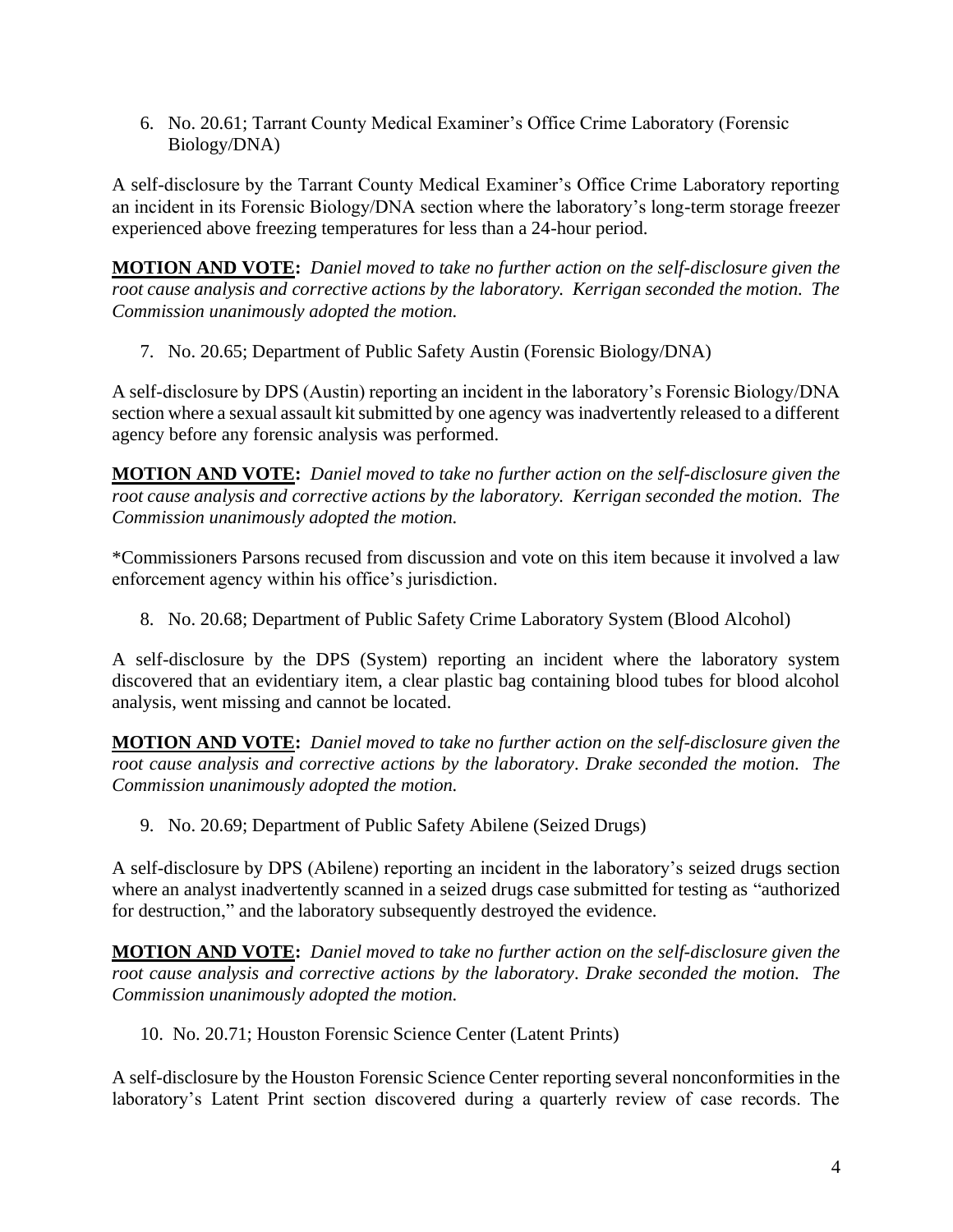quarterly reviews are part of a broader review across laboratory sections to improve technical and administrative review processes (referred to as the "Lean Six Sigma" or (LSS) group project). Errors identified include: 1) multiple technical and administrative defects in a latent print case; 2) a case where item descriptions to two evidence items were incorrect on the issued report; and 3) administrative errors and a technical error in a case where a print was reported as inconclusive to a suspect in the case, but included no verification completed by a second examiner.

**MOTION AND VOTE:** *Daniel moved to take no further action on the self-disclosure given the root cause analysis and corrective actions by the laboratory. Drake seconded the motion. The Commission unanimously adopted the motion.*

11. No. 20.72; UNTHSC-CHI (Forensic Biology/DNA)

A self-disclosure by the University of North Texas Health Science Center – Center for Human Identification (UNTHSC-CHI) reporting an incident in the laboratory's Forensic Biology/DNA section where, after recent reanalysis of a case sample, the laboratory discovered results that were not concordant with the original results reported in 2006. Results were concordant, however, with another case sample processed on the same day—leading the laboratory to believe the reanalyzed sample was initially mistakenly analyzed and reported with the wrong sample.

**MOTION AND VOTE:** *Daniel moved to take no further action on the self-disclosure given the root cause analysis and corrective actions by the laboratory. Downing seconded the motion. The Commission unanimously adopted the motion.*

\*Commissioners Budowle and Coble recused from discussion and vote on this item.

Complaints Received as of January 8, 2021

12. No. 20.55; Wood, Carrie (Expertox; Hair Follicle Testing)

A complaint by Carrie Wood, Assistant District Attorney in Philadelphia, PA, alleging the laboratory analysis of a sexual assault survivor's hair follicle samples by Expertox Laboratory was not scientifically reliable.

**MOTION AND VOTE:** *Daniel moved to accept the complaint for investigation to determine the extent to which methods considered insufficient for forensic application have been reported by the laboratory in criminal cases. Kerrigan seconded the motion. The Commission unanimously adopted the motion.* 

**MOTION AND VOTE:** *Daniel moved to form an investigative panel consisting of commissioners Drake, Daniel, Parsons, and Kerrigan. Drake seconded the motion. The Commission unanimously adopted the motion.* 

## 13. No. 20.60; Cantu, Gerard (Armstrong; Seized Drugs)

A complaint by Gerard Cantu, Assistant Public Defender in Webb County, alleging various problems with Armstrong Forensic Laboratory's use of Gas Chromatography with Dual Flame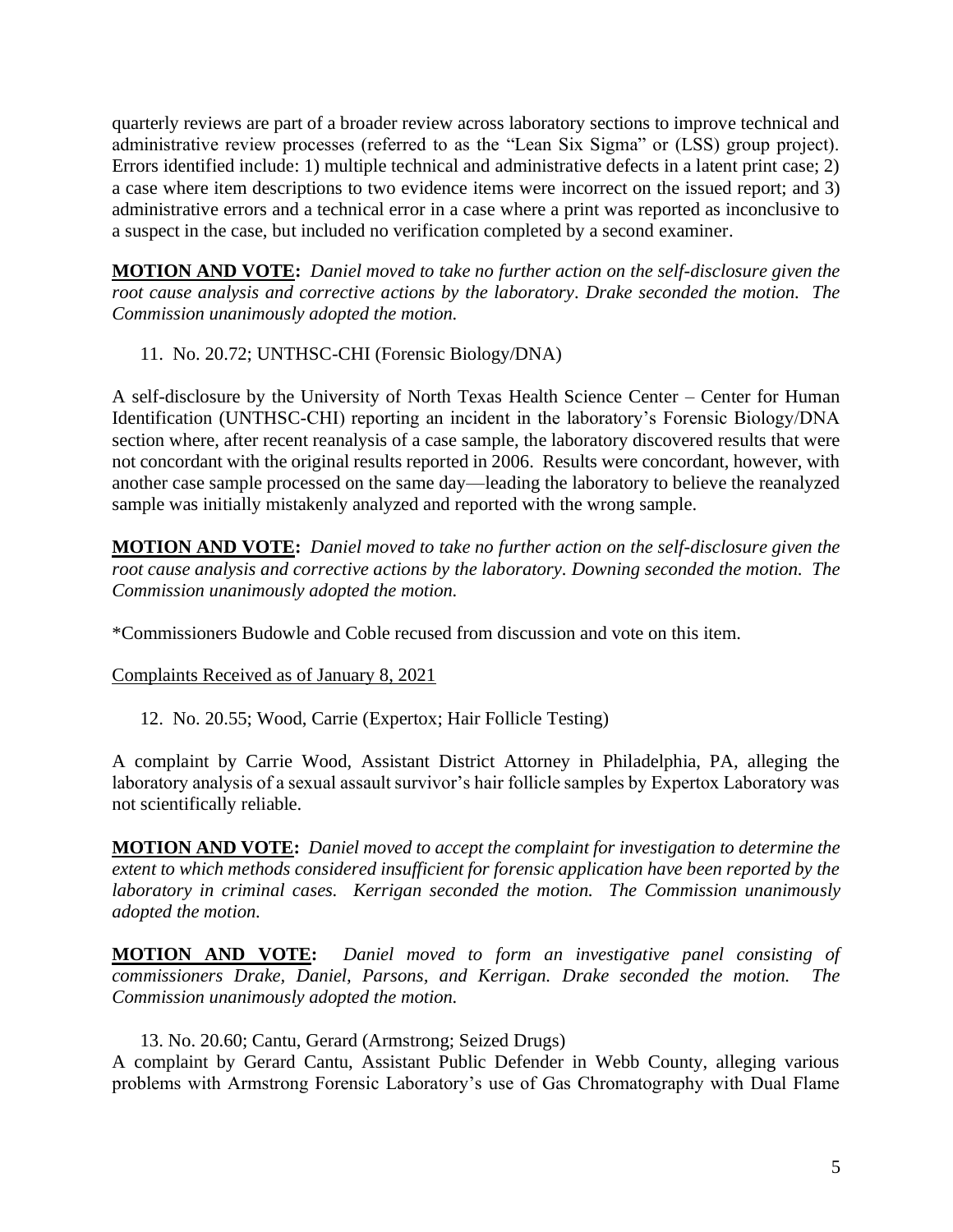Ionization Detection (GC-FID) to quantify the concentration of Delta 9 Tetrahydrocannabinol (Delta 9 THC) in five samples of plant materials in a criminal case in Webb County.

**MOTION AND VOTE:** *Daniel moved to accept the complaint for investigation to review the issues cited and assess the validity of the complaint. Kerrigan seconded the motion. The Commission unanimously adopted the motion.* 

**MOTION AND VOTE:** *Budowle moved to establish an investigation panel consisting of commissioners Drake, Kerrigan and Buzzini. Coble seconded the motion. The Commission unanimously adopted the motion.*

14. No. 20.64; Lumsden, Raymond (UNTHSC-CHI; Forensic Biology/DNA)

A complaint by defendant Raymond Lumsden alleging DNA analyst Christina Capt incorrectly testified that Lumsden was the sole contributor to a Y-STR profile obtained from sexual assault swabs and testified to facts about touch DNA transfer that were incorrect or misleading.

**MOTION AND VOTE:** *Daniel moved to dismiss the complaint based on review of data provided by analyst. Downing seconded the motion. The Commission unanimously adopted the motion.* 

\*Commissioners Budowle and Coble recused from discussion and vote on this item.

15. No. 20.66; Anonymous (Tarrant County Medical Examiners Office Crime Laboratory; Forensic Biology/DNA)

An anonymous complaint reported to the Commission and the Tarrant County District Attorney's Office, alleging several issues at the Tarrant County Medical Examiner's Office. Most of the issues are outside the jurisdiction of the Commission. The one issue arguably within the Commission's jurisdiction – the alleged "mix up" of toxicology, DNA, and histology samples – is not described with enough specificity to establish a basis for investigation. The anonymous complainant provided no information regarding the dates or cases allegedly involved. Staff efforts to reach the anonymous complainant have been unsuccessful.

**MOTION AND VOTE:** *Daniel moved to dismiss the complaint for lack of jurisdiction and a failure to set forth any information beyond general allegations of "mixed up" samples*. *Downing seconded the motion. The Commission unanimously adopted the motion.*

16. No. 20.67; Curry, Jesse (Harris County Institute of Forensic Sciences; Forensic Biology/DNA)

A complaint by defendant Jesse Curry, alleging a possible third contributor was present in a sexual assault DNA mixture used to convict him.

Bob Wicoff, Director of the Texas DNA Mixture Review Team and Appellate Chief at the Harris County Public Defender's Office located the sexual assault kit at the local police department and submitted it to HCIFS for re-testing. HCIFS is working collaboratively with Mr. Wicoff and the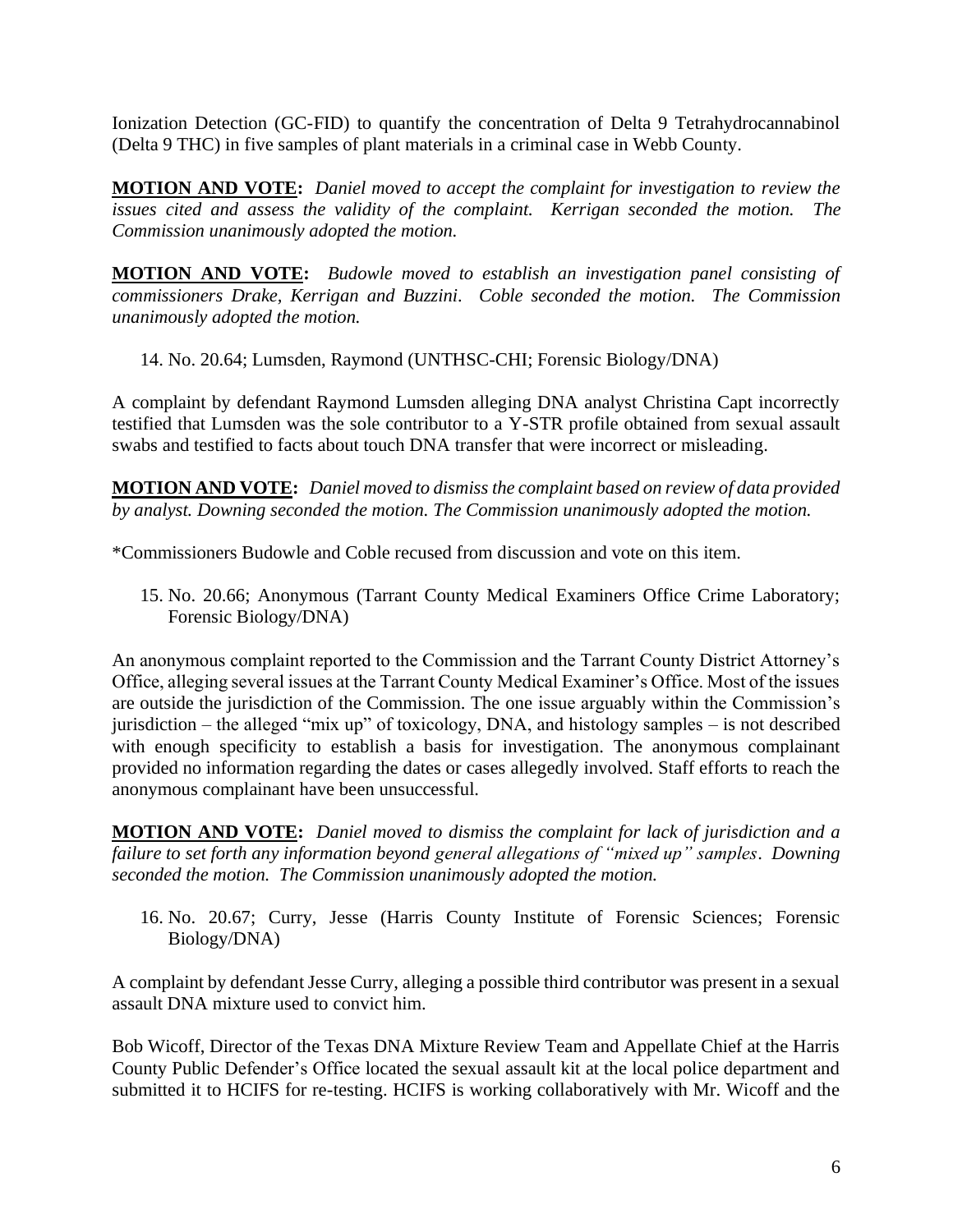Harris County DA's office to determine the most reasonable next steps. The laboratory has also identified all cases where DQ-Alpha was used to determine whether other reports may have included statistics for known profiles.

**MOTION AND VOTE:** *Daniel moved to dismiss the complaint considering the relevant stakeholders are already engaged in re-analysis efforts. Coble seconded the motion. The Commission unanimously adopted the motion.*

Staff noted this is the second time in the last few months the Commission has been asked to review a transcript (involving the use of technology pre-dating STR typing) where the statistical rarity of the defendant's known DNA profile was presented to the trier of fact as probative information. HCIFS is already reviewing cases to identify if there are any related issues or patterns in other casework. Staff will ask Bexar County to do the same and if any issues are identified, staff will bring them before the Commission.

# Staff dismissals

Members discussed five complaints dismissed by staff for lack of jurisdiction.

**MOTION AND VOTE:** *Daniel moved to approve all staff complaint dismissals. Coble seconded the motion. The Commission unanimously adopted the motion.* 

**6. Discuss status of crime laboratory accreditation program, including accredited nonconformances and reports received since October 23, 2020 quarterly meeting; discuss possible rule exemption for Rapid DNA limited to booking stations and FBI-approved projects; discuss development of sample quality assurance documents for quality incidents and corrective actions.**

Staff and commissioners discussed accreditation non-conformances and reports received since the October 23, 2020 quarterly meeting. DPS underwent a systemwide audit for renewal of its accreditation. Staff noted follow up on two items cited as nonconformances from the audit. Staff will follow up with commissioners at the April 16, 2021 quarterly meeting on DPS's response to staff questions on these items.

Garcia described the possible need for an administrative exemption specifically for Rapid DNA testing programs being conducted as part of FBI-approved pilot projects at book stations in Texas. Staff will draft a rule related to the exemption for commissioners to review at the April 16, 2021 quarterly meeting. DPS CODIS Administrator, Gary Molina, briefly addressed the Commission regarding the exemption. Molina indicated that the first part of the FBI pilot project with booking stations has been completed by DPS.

Garcia and Kerrigan emphasized the need for better quality in corrective action reports from some laboratories, including more detailed descriptions of quality incidents and corresponding corrective actions taken. Staff and commissioners discussed issuing guidance to laboratories on documenting non-conformances and other quality incidents for better clarity and uniformity in reporting, documenting and handling non-conformances in the laboratory. Staff will begin working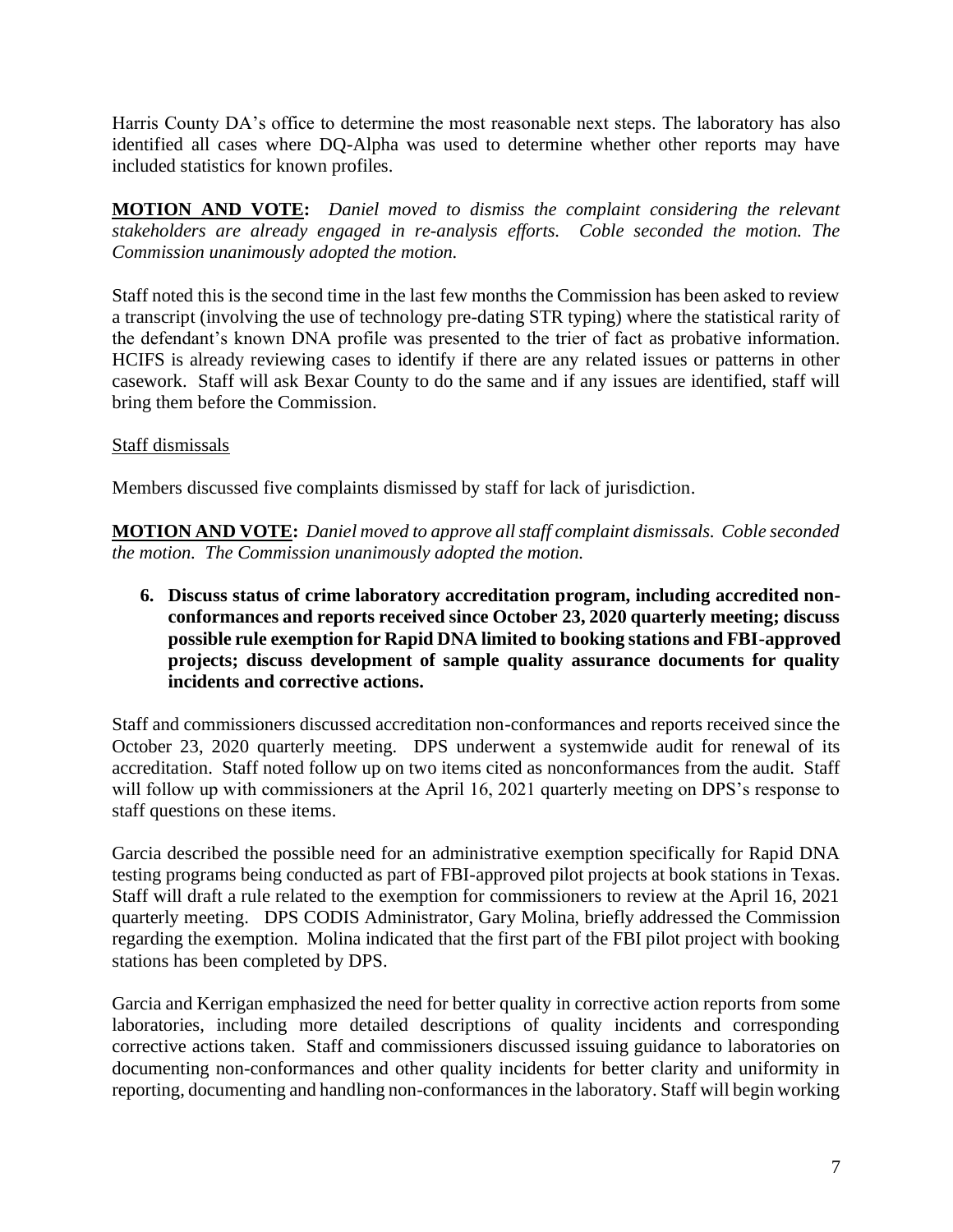with commissioners and the TACLD to develop a guidance document, accompanying training and distance learning materials.

**MOTION AND VOTE:** *Parsons moved to dedicate a portion of the Commission's forensic development funds to training on corrective actions and root cause analysis. Daniel seconded the motion. The Commission unanimously adopted the motion.* 

# **7. Discuss licensing advisory committee update, including: a. Update on licenses issues and renewed; and**

Staff reported 1176 current licensees and the completion of all license renewals for analysts whose licenses expired in 2020. Staff also described the process established for updates to the General Forensic Analyst Licensing Exam. The exam will be updated with questions validated by the Commission's psychometricians every two years—on even-numbered years beginning in January 2022. Staff presented a timeline for development of new exam questions and review of exam content. Staff also discussed the possibility of remote exam proctoring. Staff will work with Kerrigan and Buzzini to determine some of the best options for remote administration based on what Sam Houston State and other universities are using.

# **b. Review outstanding licensing rules and any proposed rule concepts for approval.**

Staff proposed a graduated fee scheduled for late renewals in the next license cycle. Staff will draft a proposed policy for late renewals for review and approval at the April 16, 2021 quarterly meeting

## **8. Discuss and adopt final report regarding Collins, Robert (DPS Houston; Forensic Biology) complaint #19.04 investigative panel.**

**MOTION AND VOTE:** *Kerrigan moved to adopt the final report draft. Budowle seconded the motion. The Commission unanimously adopted the motion.* 

## **9. Discuss and adopt final report regarding DPS Austin (Materials (Trace)) disclosure #20.40.**

**MOTION AND VOTE:** *Budowle moved to adopt the final report draft. Kerrigan seconded the motion. The Commission unanimously adopted the motion.* 

## **10. Update from investigative panel regarding Fort Worth Police Department Crime Laboratory complaint #20.47.**

Garcia provided a brief update regarding the investigative panel's action plan. Staff and the investigative panel will have a final report for review at the Commission's July quarterly meeting.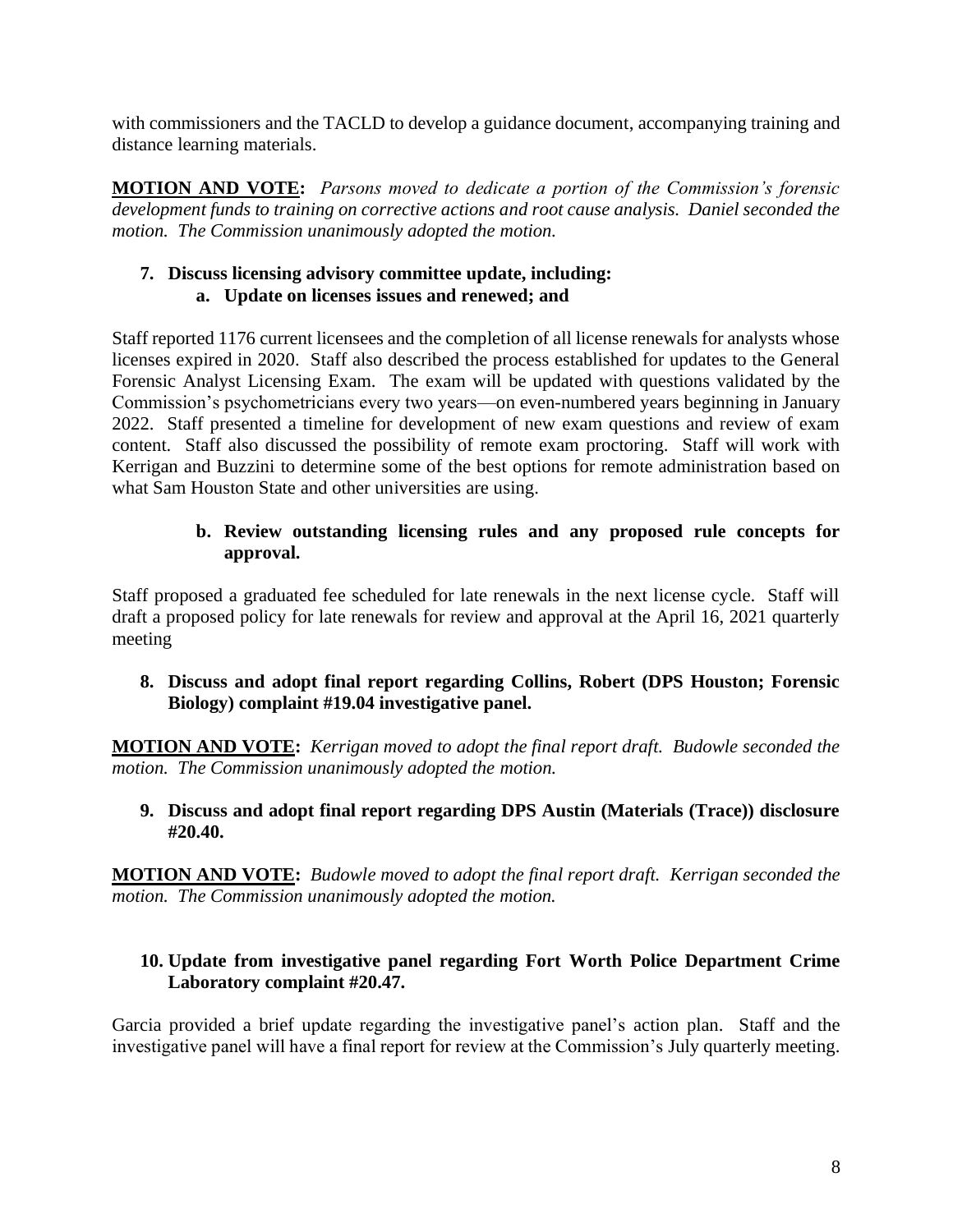#### **11. Update from investigative panel regarding DPS Austin (Seized Drugs) disclosure #20.48.**

**MOTION AND VOTE:** *Kerrigan moved to adopt the final report draft including disciplinary action against the licensed analyst that is the subject of the investigation. Drake seconded the motion. The Commission unanimously adopted the motion.* 

### **12. Update from January 8, 2021 Commission meeting to review Quattrone Report findings and recommendations.**

Garcia provided an update on Commission initiatives stemming from the Quattrone Report on the closure of the Austin Police Department DNA laboratory. Staff is working on an action plan that identifies the Commission's objectives, costs and other resource barriers, and an implementation plan for each objective.

### **13. Discuss developments by the committee addressing follow-up initiatives for pediatric sexual assault examinations.**

Downing provided an update from the committee addressing follow-up initiatives for pediatric sexual assault examinations.

#### **14. Update re: forensic science related legislation filed to date (87th Session).**

Garcia gave a brief update on outstanding legislation affecting the Commission. Senator Hinojosa has filed a clean-up bill (SB-470) with no significant changes to the Commission's current objectives but providing clarification on the intersection between articles 38.01 and 38.35 of the Texas Code of Criminal Procedure. Staff will continue to monitor any legislation affecting the Commission.

### **15. Update from Texas Association of Crime Laboratory Directors (TACLD), including an update on the collaborative work groups discussing implementation of OSAC Registry standards, plan in collaboration with NIST for implementation of OSAC standards and hiring of project manager, discuss initiative to ensure Texas CFE requirements mirror OSAC guideline requirements.**

Peter Stout, President of TACLD, reported on outstanding legislation that may affect Texas crime laboratories.

Garcia and commissioners discussed possibly hiring a project manager to manage the evaluation and implementation of OSAC standards for Texas crime laboratories. Garcia will discuss with OSAC and NIST whether NIST might assist with partial funding for such a position to help Texas manage the implementation of these standards.

Garcia reported on the Licensing Committee's recommendation to ensure current continuing forensic education requirements comport with minimum standards for continuing forensic